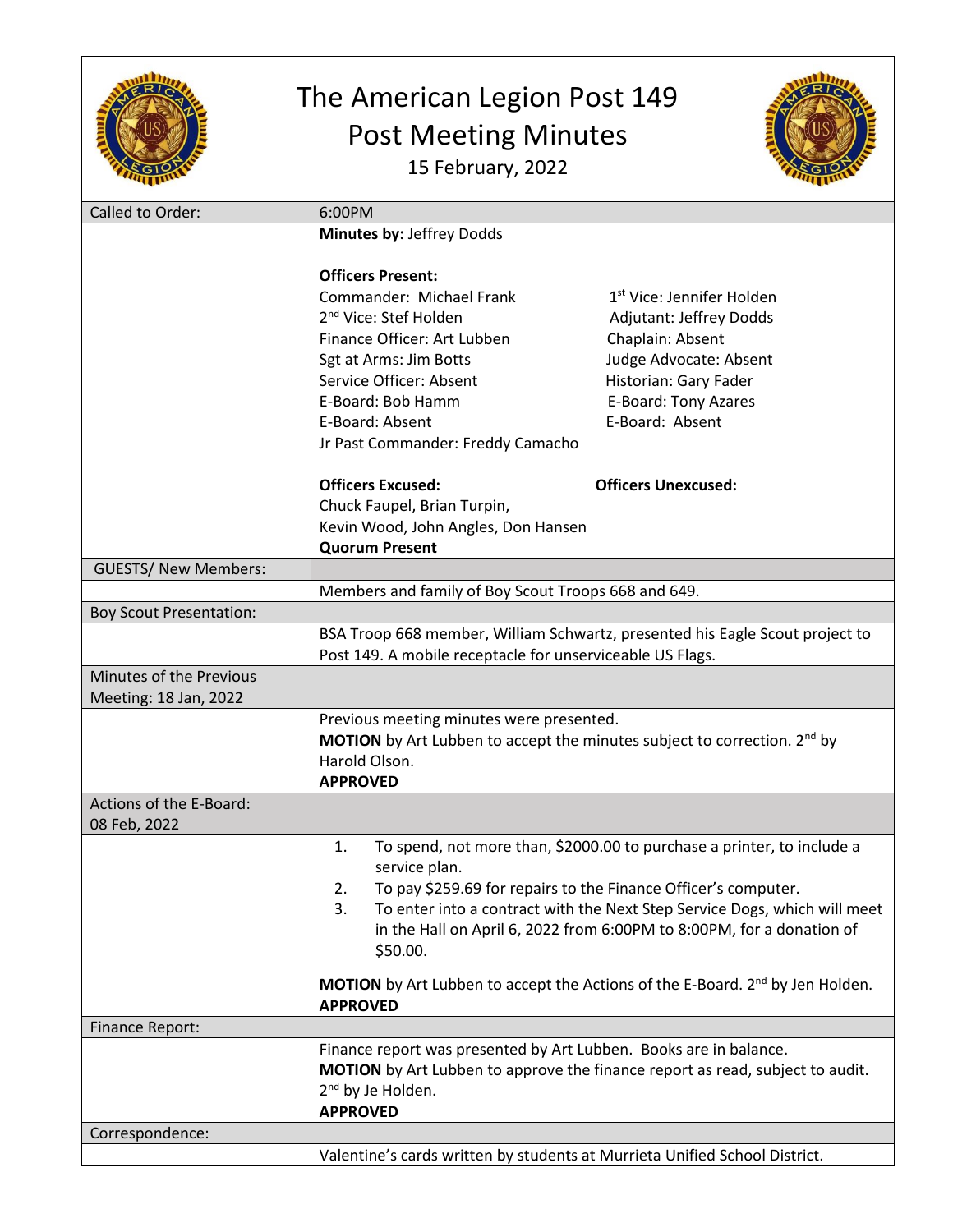| 1 <sup>st</sup> Vice Report:            |                                                                                           |  |
|-----------------------------------------|-------------------------------------------------------------------------------------------|--|
|                                         | 1 <sup>st</sup> Vice, reported 2 new and 5 transferred members since last reported at the |  |
|                                         | January General Meeting.                                                                  |  |
|                                         | MOTION by Jen Holden to accept prospective member into Post 149. 2 <sup>nd</sup> by Bob   |  |
|                                         | Hamm.                                                                                     |  |
|                                         | <b>APPROVED.</b>                                                                          |  |
| 2 <sup>nd</sup> Vice Report:            |                                                                                           |  |
|                                         | The $2nd$ Vice asked that any group wanting to host a special event contact him.          |  |
| Jr. Past Commander Report:              |                                                                                           |  |
|                                         | Nothing to report.                                                                        |  |
| <b>Chaplains Report:</b>                |                                                                                           |  |
|                                         | Absent.                                                                                   |  |
| Judge Advocate:                         |                                                                                           |  |
|                                         | Absent.                                                                                   |  |
| Historian:                              |                                                                                           |  |
|                                         | No report given.                                                                          |  |
| Service Officers Report:                |                                                                                           |  |
|                                         | Absent.                                                                                   |  |
|                                         |                                                                                           |  |
| Sargent at Arms                         |                                                                                           |  |
|                                         | No report giving.                                                                         |  |
| <b>Committee Reports:</b>               |                                                                                           |  |
| <b>House Committee</b><br>$\frac{1}{2}$ | No report given.                                                                          |  |
| <b>Clubroom Committee</b>               | No report given.                                                                          |  |
| Clubroom Manager<br>-                   | Super Bowl Potluck had good turnout. Upcoming events are a Madi Gras event                |  |
|                                         | on 2-26-2022, College Night on 03-19-2022 and the SAL Squadron will be hosting            |  |
|                                         | another wrestling event in May.                                                           |  |
| <b>Rental Agent</b>                     | Not present.                                                                              |  |
| <b>Legion Riders</b><br>$\overline{a}$  | No report given.                                                                          |  |
| Law and Order                           | This years Law and Order Awards Dinner will be scheduled for 4-30-2022.                   |  |
| Youth Programs                          | Harold Olson reported that the Area 5 Oratorical competition was rescheduled              |  |
|                                         | without proper notification and our sponsored contestant missed it. (Follow-up:           |  |
|                                         | The Commander contacted the Department Commander who arranged to allow                    |  |
|                                         | our contestant to compete at the Department level).                                       |  |
| SAL Squadron 149                        | Bob Hamm, of Squadron 149, reported they are planning to have a wrestling                 |  |
|                                         | event on 5/14/2022.                                                                       |  |
| <b>Esco Vet Coalition</b>               | Tony Maffini is still trying to work out details with Oak Hill Memorial Park for          |  |
|                                         | what events can be held there for Memorial Day.                                           |  |
| <b>Unfinished Business:</b>             |                                                                                           |  |
|                                         | None.                                                                                     |  |
| <b>New Business:</b>                    |                                                                                           |  |
|                                         | MOTION by Jeffrey Dodds to authorize the expenditure of \$500.00 to Briana                |  |
|                                         | Elofson, our Oratorial Contestant, and \$250.00 to Harold Olson, our Youth                |  |
|                                         | Activities Chair, to help defray the cost of transportation to the Department             |  |
|                                         | Oratorical competition held in Clovis, CA. 2 <sup>nd</sup> by John Smartt.                |  |
|                                         | <b>APPROVED</b>                                                                           |  |
| Good of the Legion:                     |                                                                                           |  |
|                                         | We need to have a Post Representative at all Hall and Patio rentals. Please               |  |
|                                         | contact Jim Botts if you would like to be considered.                                     |  |
|                                         | Reminder that any items for the Newsletter needs to be submitted by the end of            |  |
|                                         | the week.                                                                                 |  |
|                                         | The 2 <sup>nd</sup> Vice, Stef Holden, was recently "Knighted" into the Rotary Club of    |  |
|                                         | Escondido.                                                                                |  |
|                                         |                                                                                           |  |